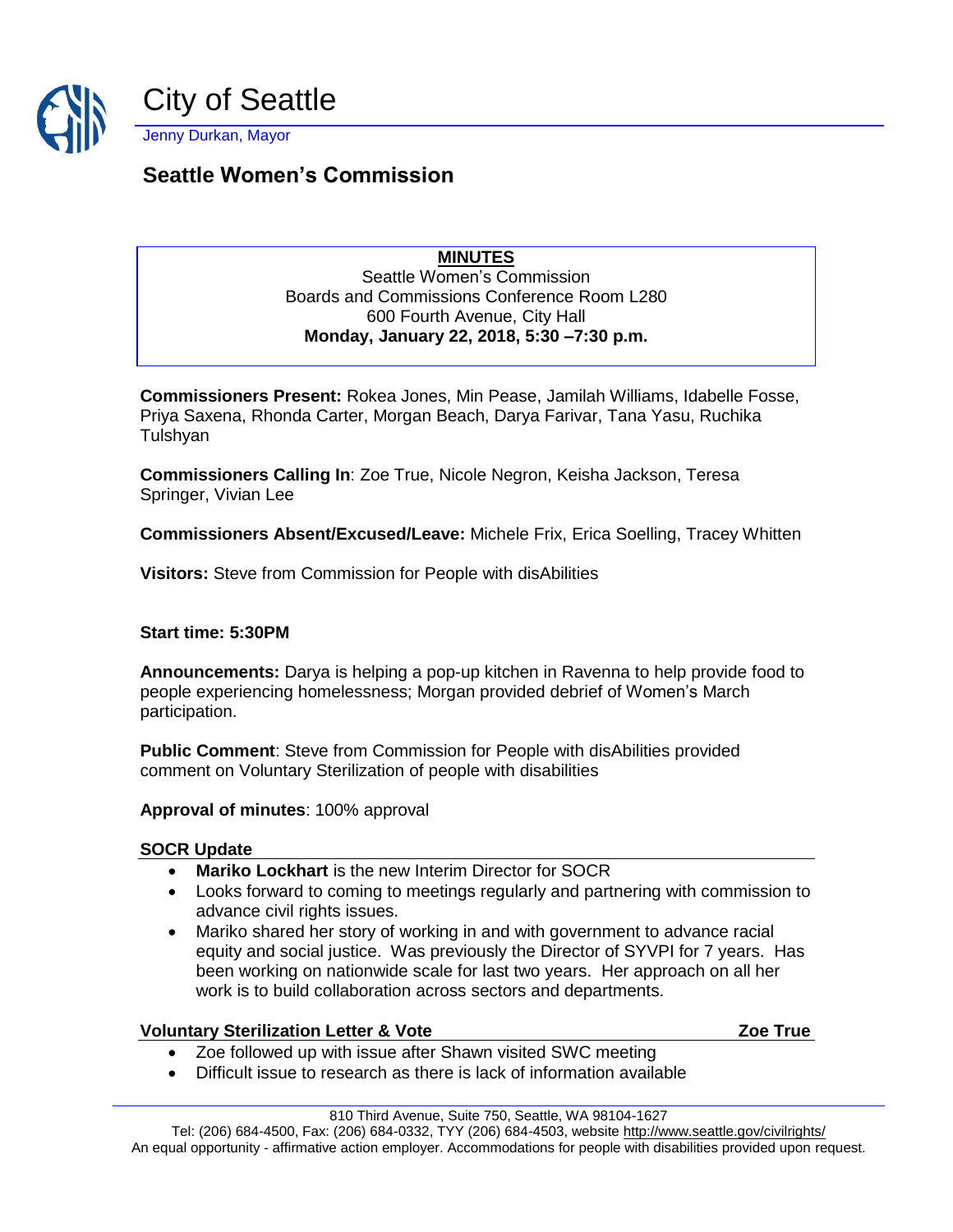- Letter is concise and focused on responding to the proposed form. Important to look at the form from the perspective of reproductive rights.
- Darya provided clarification on language for discussing people with disabilities, and discussed potential for including information around sterilization in guardianship training for people becoming guardians for people with disabilities.
- Ruchika would like to hear from people with disabilities who identify as female.
- Rokea: Not sure this is the correct solution.
- Zoe: There have been cases of sterilization that are not in line with the law & providers are often unaware of the law, so lawmakers want to create the form to educate community and medical providers about the law.
- Xochitl provided information on the extent of power guardians have in Washington.
- Idabelle moves to approve letter, Ruchika seconded
- **Motion to send letter to Commissioner Zinn - approved by unanimous vote.**

#### **Sexual Harassment & City Employees M. Beach & P. Saxena**

- Morgan and Priya met with DM Ranganathan and MO staff to discuss harassment in City departments and how the SWC can partner with them to address the issue.
- Loren: MO will have update for commission soon.

### **Social Media Policies & Engagement**

- Loida would like to hand off social media responsibilities to other commissioners
- Social media is only managed by a couple people for content control
- Jamilah is the new social media lead

#### **Sub-Committee Report Outs**

- *Community Health and Wellness*
	- o Continuing to advance plan of having Town Hall style event
	- o Reached out to orgs working with people experiencing home insecurity
	- o Hopefully collaborating with Town Hall
	- o Will have update next month with more specific details
- *Education and Economic Opportunities*
	- o Waiting to hear from CM Herbold on childcare task force
	- o Plan to host event in March on sexual assault and harassment in the workplace
- *Equitable Development*
	- o Workplan priority 1
		- Conducting research around evictions in Seattle and developing policy recommendations with focus on the impacts on marginalized communities like elder women, LGBTQ individuals,